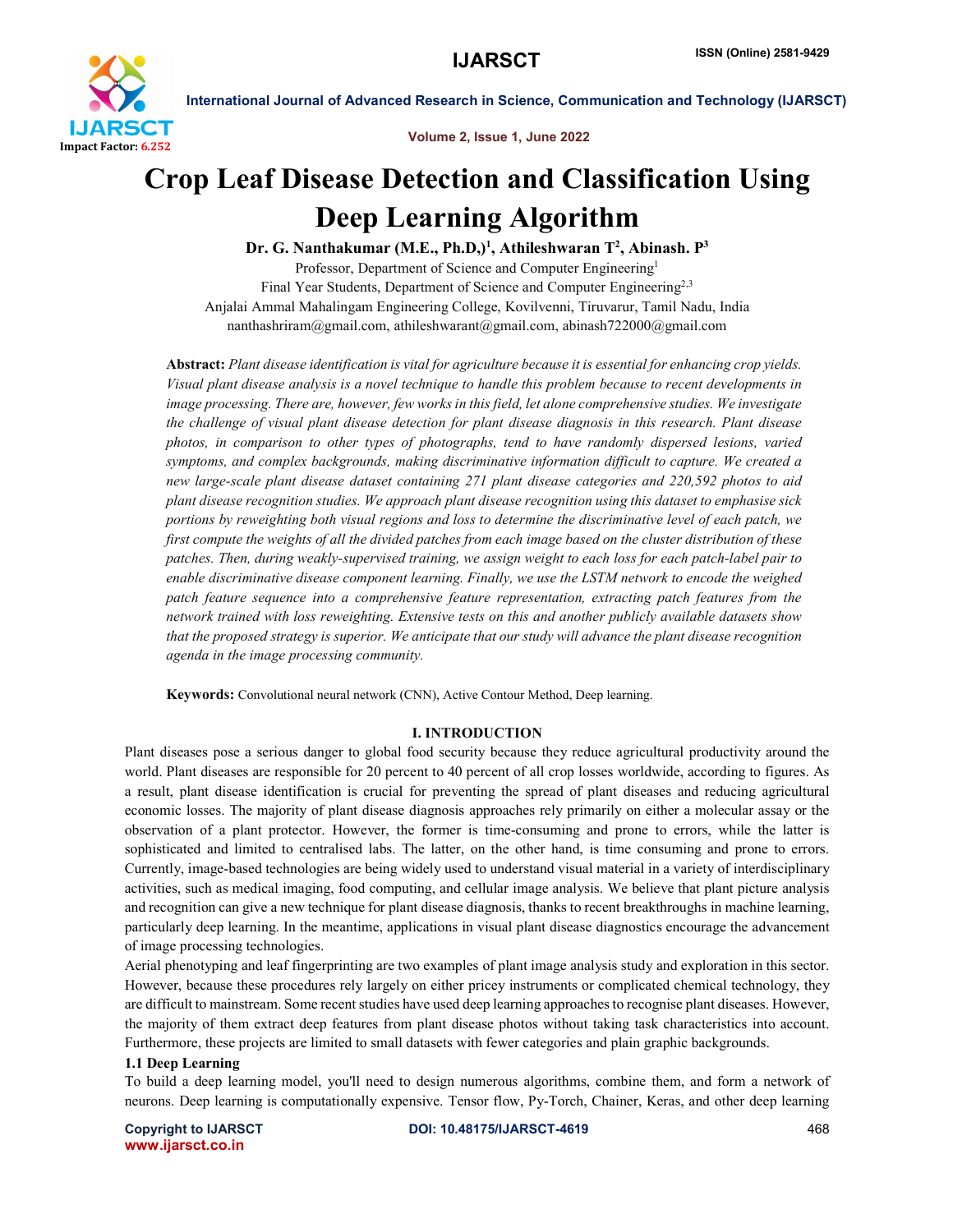

# Volume 2, Issue 1, June 2022

platforms exist to enable deep learning models. In deep learning, we've attempted to duplicate the human brain network with an artificial neural network; in the deep learning model, the human neuron is referred to as a perceptron. We establish a neural network by connecting these perceptron units together; it comprises three sections:

- Hidden layers
- Input layer
- Output layer

Input nodes (dendrites in the human brain), an actuation function for making a small decision, and output nodes make up a perceptron (axon in the human brain). We'll look at how one perceptron works before putting them all together to make a deep learning model. The actuation function receives input data (number of input variables/features) that has been given some weight. The actuation function makes a choice and transmits a signal. The output of this perceptron will be sent into other neurons. Backpropagation error is determined at each neuron using a cost function/cross-entropy after the batch has been processed. As a result, input weights are redistributed, and the process repeats until cross-entropy meets the requirement. To create the Deep Learning model, the popular architectures are RNN, CNN, etc.

# 1.2 Convolutional Neural Network

A convolutional neural network (CNN) is a deep learning technique created primarily for image processing. In image recognition and processing, convoluted neural networks are used.

A CNN's neural networks are organised in the same way as the frontal lobe of the human brain, which is responsible for processing visual inputs. The convolutional neural network is made up of the following components:

A convolutional layer, a pooling layer, a fully connected input layer, a fully connected layer, and a fully connected output layer are all examples of completely connected layers. Convolution neural networks have been limited in their application for a long time due to scaling difficulties. For efficiency, these neural networks required a large amount of training data, and they were only suitable for low-resolution images. AlexNet, on the other hand, has reintroduced multi-layered neural networks and employed big data sets from the ImageNet data set since 2012, allowing complex convolutional neural networks to be created.



Fig. 1.2.a. Convolutional Neural Network process flow

# 1.3 Active Contour Method

Active contour is a segmentation approach that uses energy forces and restrictions to separate the pixels of interest from the remainder of the image for further processing and analysis. The term "active contour" refers to a model that is used in the segmentation process. Contours are lines that define the area of interest in a photograph. A contour is a grouping of points that has been interpolated. The interpolation procedure, which describes the curve in the image, might be linear, splines, or polynomial. In image processing, different models of active contours are used in the segmentation procedure. The most common use of active contours in image processing is to define a smooth shape in an image and create a closed contour for a region. Snake models, gradient vector flow snake models, balloon models, and geometric or geodesic contours are examples of active contour models.

# II. LITRATURE REVIEW

Ghaiwat et al. give a review of the many classification strategies that can be used to classify plant leaf diseases. For the current test case, the k-nearest-neighbour method appears to be the most appropriate and straightforward of the class

www.ijarsct.co.in

# Copyright to IJARSCT **DOI: 10.48175/IJARSCT-4619** 469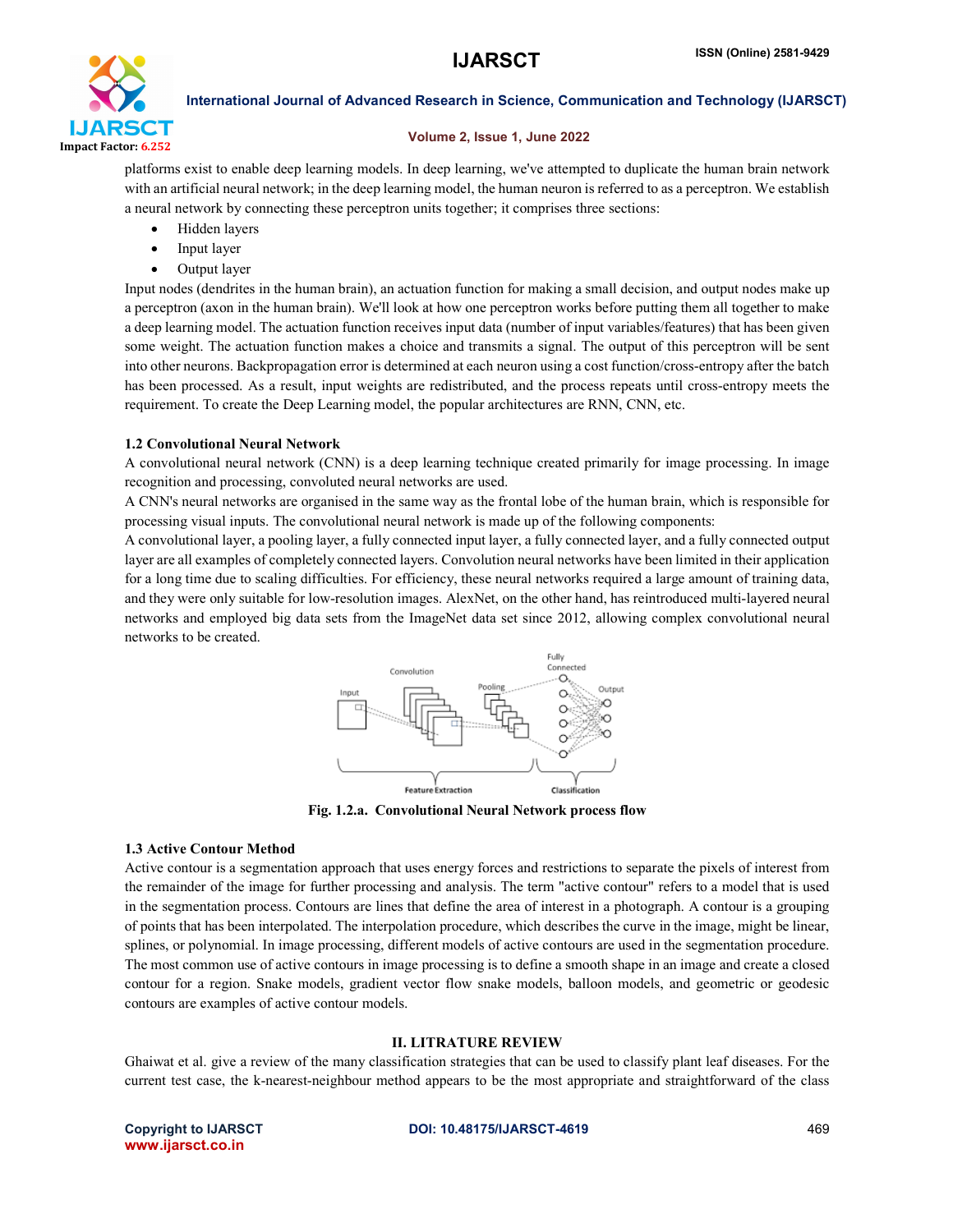

# Volume 2, Issue 1, June 2022

prediction methods. It is difficult to establish ideal parameters in SVM if the training data is not linearly separable, which appears to be one of its shortcomings [1].

Mrunalini et al. [3] describe a method for classifying and identifying plant diseases. Machine learning-based recognition systems will be very valuable in the Indian economy because they save time, money, and effort. The colour co-occurrence method is used in this article for feature set extraction. Neural networks are used to automatically detect illnesses in leaves. The proposed method can considerably help with accurate leaf detection and appears to be a useful method in the event of steam and root infections, while requiring less computational work.

According to paper [4], the disease detection process consists of several processes, the four most important of which are as follows: A colour transformation structure is first created for the input RGB image, and then the green pixels are masked and deleted using a certain threshold value, followed by a segmentation procedure, and finally texture statistics are computed to obtain useable segments. Finally, the features retrieved to classify the disease are sent into a classifier. The suggested algorithm's resilience is demonstrated using experimental findings from roughly 500 plant leaves in a database.

Kulkarni et al. describe a method for detecting plant illnesses early and accurately utilising an artificial neural network (ANN) and other image processing techniques. Because the suggested method uses an ANN classifier for classification and a Gabor filter for feature extraction, it produces better results, with a recognition rate of up to 91%. An ANN-based classifier classifies distinct plant diseases and recognises them using a mix of textures, colours, and characteristics [5].

# III. PROPOSED SYSTEM

Automatic leaf disease identification is an important research subject in agriculture because it can help monitor huge fields of crops. Extraction of high-level attributes such as colour, shape, and texture using image processing algorithms. Segment the tree leaves using the Graph Cut algorithm, based on the pixel intensity of the green component. To classify diseases and make fertiliser recommendations, use the convolutional neural network approach. The CNN is a very powerful approach that has been widely employed in a range of image categorization applications. It has sparked interest in a variety of fields, including image recognition, image analysis, object detection, and computer vision jobs. The CNN rapidly extracts information from photos, and its hierarchical structure enables it to deal with images in real time. Each convolution stage produces a new "convolved" image that includes features from the previous step. The advantages of this proposed system leads to segmentation that is automated, features that are relevant are extracted and several leaf diseases have been found. The accuracy rate is quite high.

# IV. DATASET CONSTRUCTION

Building a large-scale, high-quality dataset is difficult due to the complexity, diversity, and variability of plant diseases. To begin, agricultural datasets should be annotated by a variety of experts from various sectors. Annotating illnesses on apple fruit trees and juglans, for example, necessitates different expertise, which is demand-driven and time-consuming. Second, time and location constrain the collection of plant disease photos.



Fig. 3. System Architecture for leaf disease detection

www.ijarsct.co.in

Copyright to IJARSCT **DOI: 10.48175/IJARSCT-4619** 470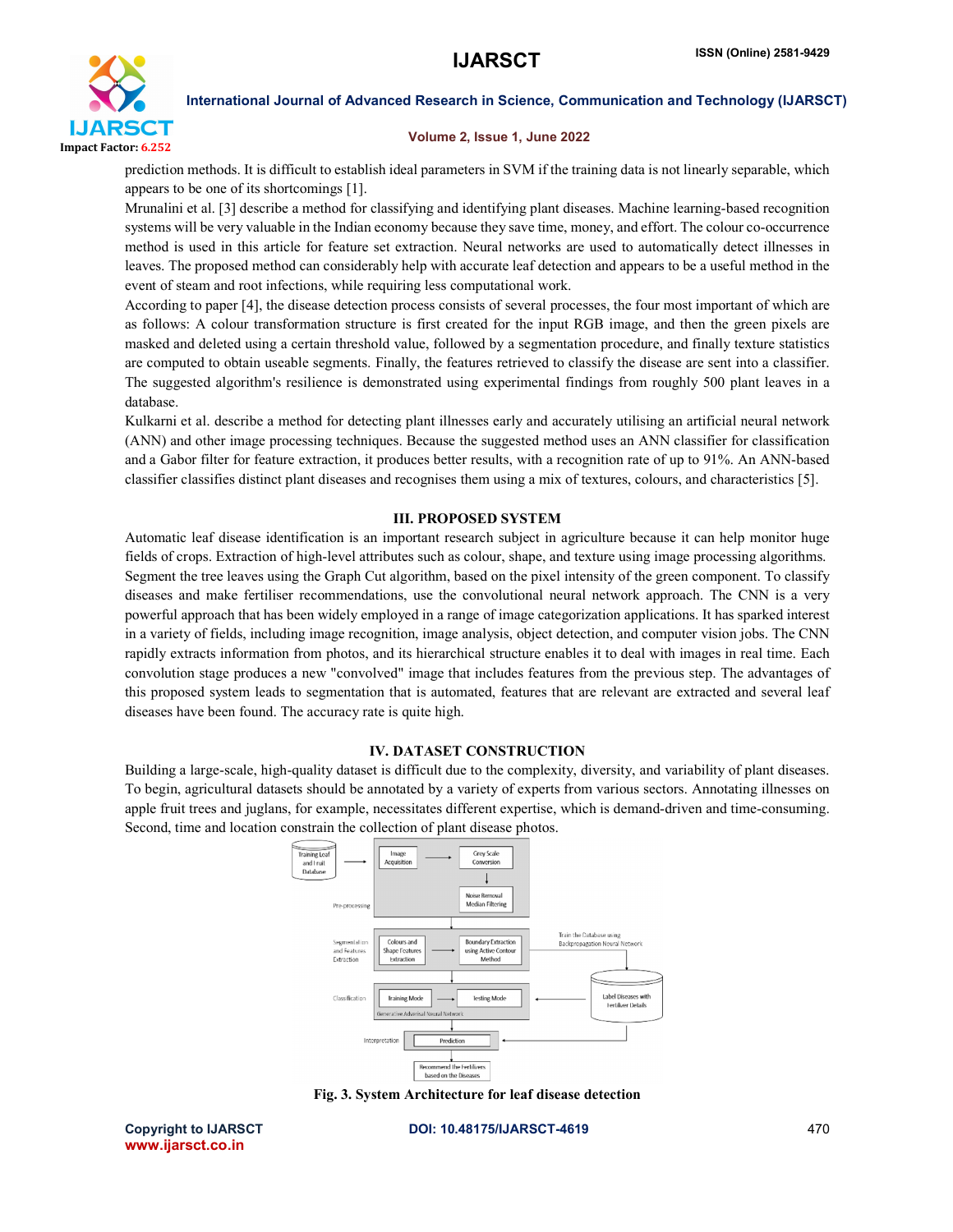

### Volume 2, Issue 1, June 2022

The data building process is comprised of the three components below.

(1) Establishment of a taxonomic system. For the PDD271 dataset, we create a four-layer hierarchical taxonomic system. We invite a panel of agricultural specialists to examine the most prevalent types of plant illnesses that people encounter on a daily basis. Each disease is given an upper-level classification based on the plant that is afflicted. And, depending on the planting circumstances and plant morphology, each plant is assigned to an upper-level class. For example, the apple brown spot, ruins the apple, which belongs to the fruit tree. Finally, we build a structure of 1, 3, 43, and 271 nodes in the first, second, third, and fourth layers, respectively, with the dataset root, macro-classes, plant categories, and plant illnesses. The findings of the plant disease hierarchy visualisation are shown in Fig. 4.

### (2) Dataset gathering.

We form ten teams in order to acquire a big number of illness images. Each team consists of eight agriculture university students and four professionals in related subjects. Each team collects thirty different diseases, each of which has over 500 different photos from various plants. Experts are in charge of ensuring the quality of illness photos and annotations. One usual strategy for obtaining photographs is to keep the distance between the camera and the plant between [20cm,30cm] to provide a similar visual scope. Every plant disease category has at least 500 photos, and each category has more than 200 plants. Furthermore, a single plant can be photographed from many perspectives.

### (3) Dataset expansion and processing.

Following image collecting, each image is double-checked by three specialists to ensure label accuracy. Then, to keep the dataset clean, professionals delete blurry photos and other noisy images. We collect extra photographs for categories with fewer images to ensure that each category's image number is met. In order to create image processing technology in a certain domain, a dependable dataset is required. HiEve [38], for example, is critical for human-centric analyses, whereas ATRW [39] is critical for animal conservation. Similarly, the proposed dataset PDD271 encompasses a wide range of plant diseases. It will advance the plant disease recognition agenda and broaden the application of image processing technology to the agriculture sector.



Fig. 4. Taxonomy of the PDD271 dataset

# V. MODULE DESCRIPTION

- Leaf image acquisition.
- Preprocessing.
- Leaf segmentation.
- Disease prediction.
- Recommendation of solution.

### 5.1 Leaf Image Acquisition

Leaves are photosynthesis-specialized structures that are placed on the tree to maximise their exposure to light while avoiding shadowing one another. We can upload the leaf photos from the datasets to this module.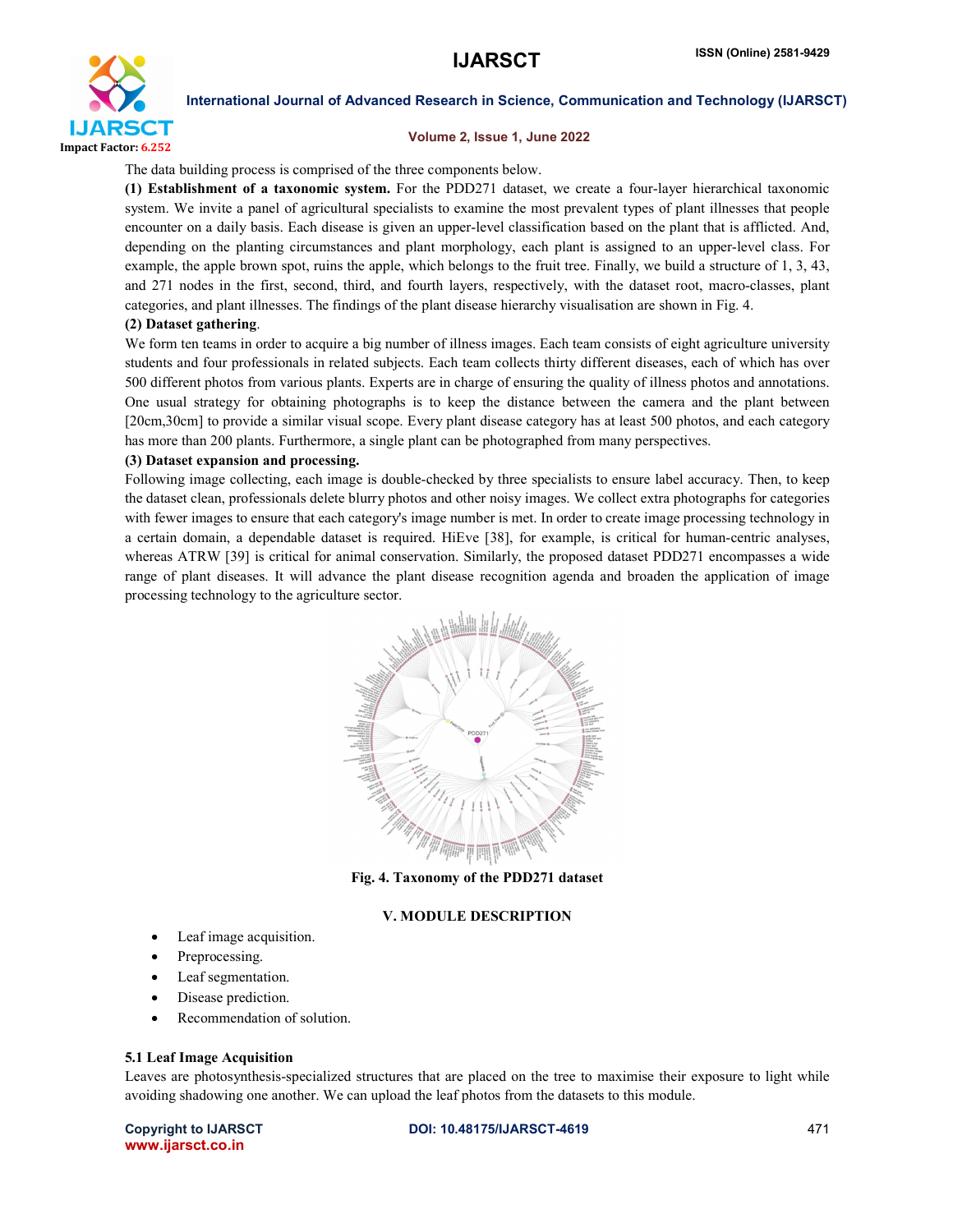

# Volume 2, Issue 1, June 2022

This dataset is made up of shape and texture attributes taken from digital photographs of leaf specimens from a variety of plant species.

To distinguish the leaf section of the image from the backdrop, edge detection, filtering, and thresholding methods were used. When using the electronic planimeter to measure the leaf area, the relative error rate of the software's estimates was less than 7%, with the highest relative error rate when using the scanner and the lowest when using the digital camera. Regardless of the equipment utilised for image capture, Pearson's correlation coefficients were higher than 95%, showing that the programme was able to generate reliable estimations of leaf area.



Fig. 5.1.a. Leaf Image Acquisition flowchart

# 5.2 Preprocessing

Steps that are required to do pre-processing are as follows:

# Data Cleaning/Cleansing.

Data that has been deemed "dirty" must be cleaned. Data in the real world is frequently incomplete, noisy, and inconsistent.

# Data Integration.

Data from several sources is combined.

# Data Transformation.

Creating a data cube.

# Data reduction.

Reducing the size of the data set's representation.

In our research, the RGB image is converted to grayscale in this module. Leaves are constantly green in colour, and the variety of changes in the environment causes the colour feature to be unreliable. As a result, the received leaf picture in RGB format will be transformed to grey scale before pre-processing in order to recognise distinct plants using their leaves. Then, using filtering techniques, remove the noise from the photos. The filter's purpose is to remove noise that has distorted the image. It employs a statistical technique. Filters are typically intended to have a specific frequency response.

# 5.3 Leaf Segmentation:

We can use the graph cut method with automatic descriptors in this module. Unconstrained borders applied to the intricate natural imagery we're working with would result in disappointing contours that tried to squeeze through every crevice and aw in the leaf's border. The method we propose is to use the polygonal model created in the first phase not only as an initial leaf contour, but also as a shape prior that will steer the evolution of the model toward the true leaf boundary.

# 5.4 Disease Prediction

Bacteria, fungus, viruses, and other insects all harm the leaves. Use a convolutional neural network technique to categorise the leaf picture as normal or impacted in this module. Leaf properties such as colour, shape, and texture are used to create vectors. Then, using conditions, layers can be built to categorise the pre-processed leaves. Also, by using a multiclass classifier, we can more accurately forecast illnesses in leaf photos.

# 5.5 Recommendation of Solution

This module will suggest a fertiliser for injured leaves based on their severity. Organic and inorganic fertilisers are both available. The fertilisers can be stored by the administrator based on disease classification and severity levels. Fertilizer measurements can be derived based on illness severity.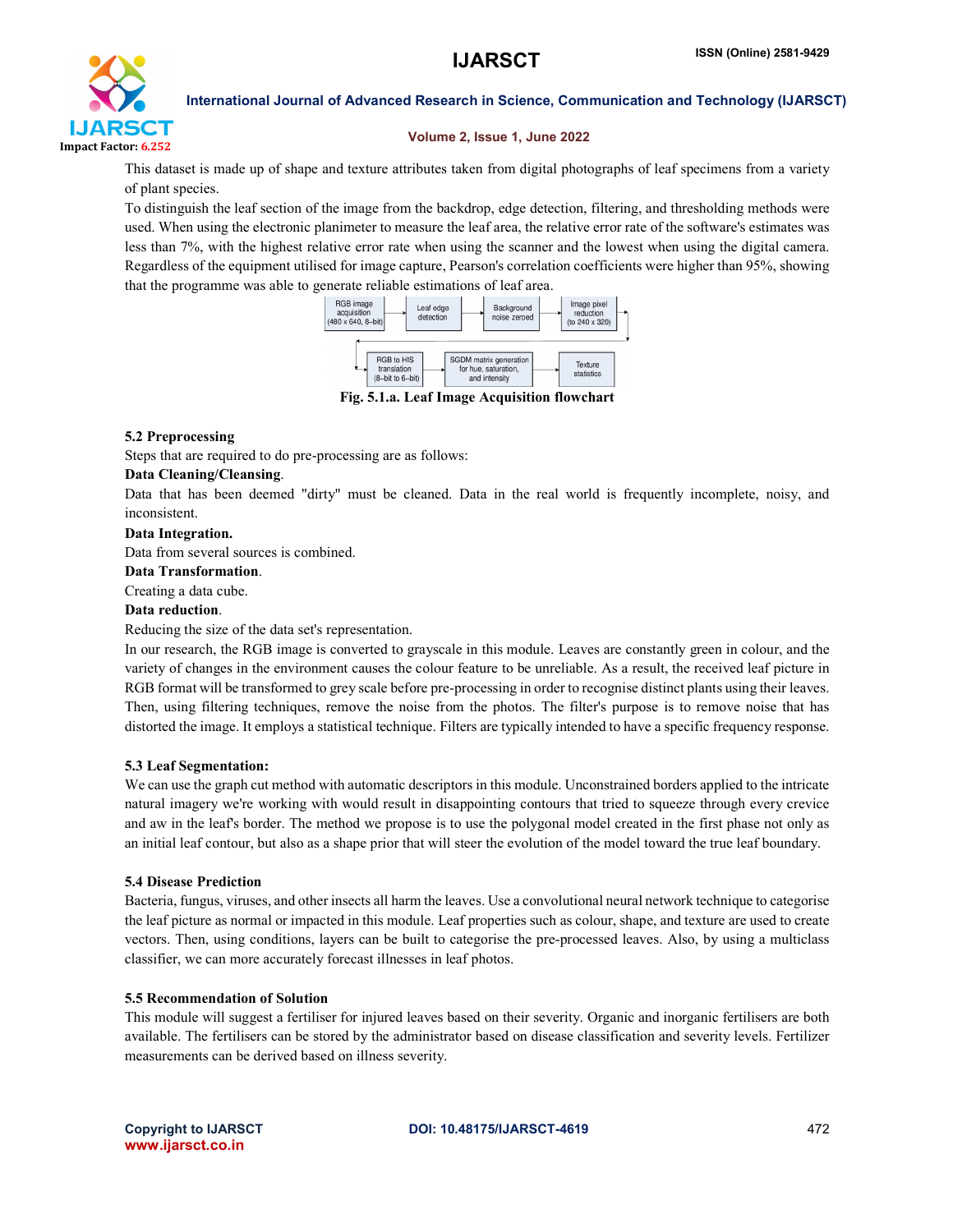

### Volume 2, Issue 1, June 2022

# VI. EXPERIMENT

# 6.1 Experimental Setting

1) Dataset Split and Metric: The PDD271 contains 220,592 pictures divided into 271 disease classifications. A roughly 7: 2: 1 split is followed. There are 154,701 training, 44,002 validation, and 21,889 testing images in the PDD271. As the evaluation metric, the top-1 classification accuracy is used.

2) Hyperparameter Setting: All photos have been scaled to 224 224 pixels. Each image is broken down into four patches. With the conventional SGD optimizer, the starting learning rate is 0.001 and is divided by 10 after every 20 epochs. After 100 epochs, the training converges. The momentum is 0.9, and the batch size is 128. In all of the tests, we use a random horizontal flip strategy for data argumentation.



Fig. 6.1. The result of elbow method. The blue line shows that the SSE changes with the K, and the orange line is the MA line.



Fig.6.2. The percentage distribution results from ten experiments.

# 6.2 Experiment on PDD271.

1) In CRR, the choice of K: The Gaussian mixture model and K-means clustering are two well-known cluster methods. We picked K-means++ as the cluster algorithm in all of our trials due to the vast size of the dataset and the algorithm's stability. The value of K was calculated using the 'elbow' approach. The evident 'elbow' point in where K is 240 may be obtained from the sum of squared errors (SSE) and the trend line of SSE computed by the Moving Average (MA) method, as shown in Fig. 6.1.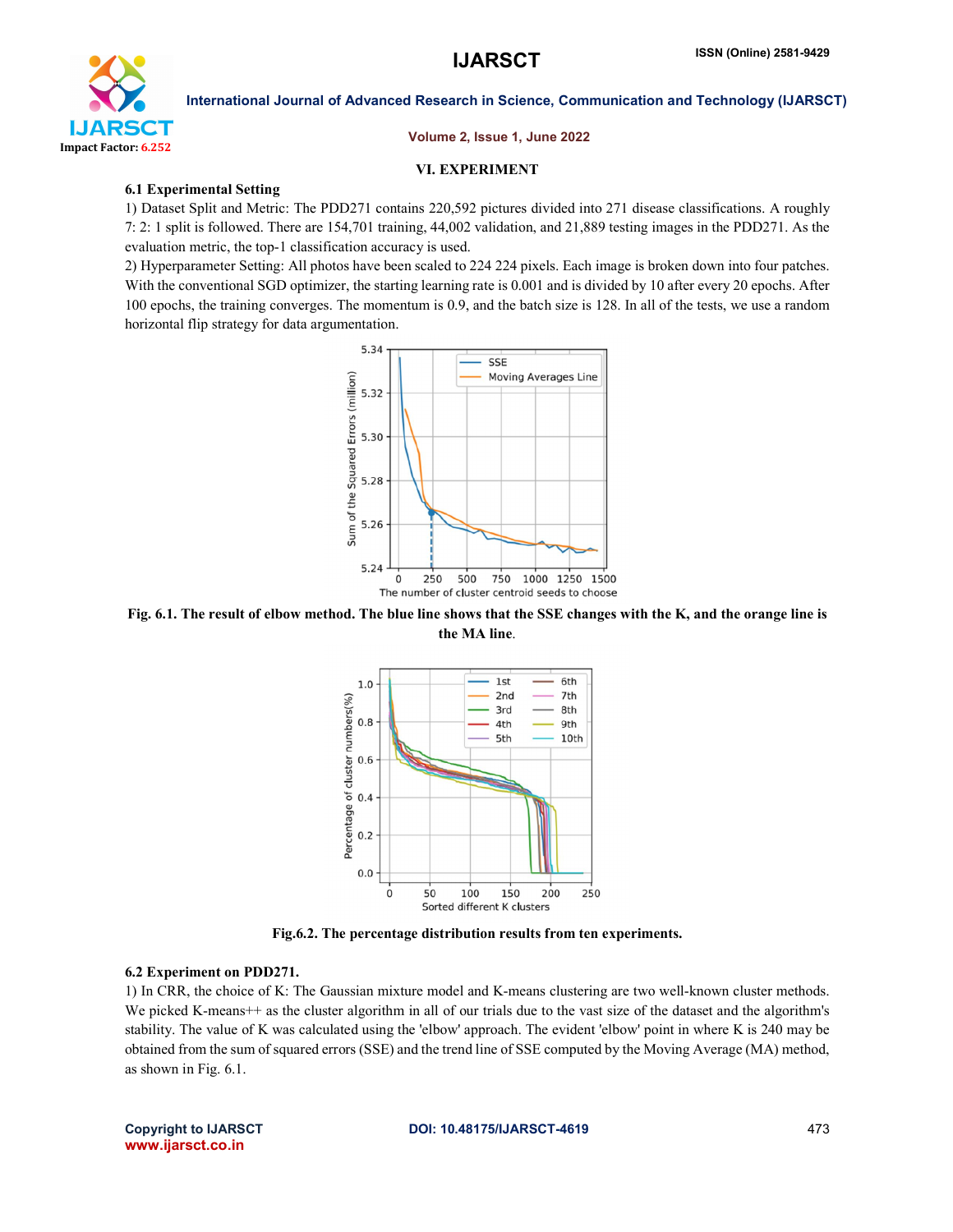

Volume 2, Issue 1, June 2022



Fig.6.3. The t-SNE visualizations of the result of K-means clustering(randomly choosing five cluters). TADI E II

|             | PERFORMANCE COMPARISON FOR DIFFERENT TRAINING METHODS |            |
|-------------|-------------------------------------------------------|------------|
| Method      | Validate $(\%)$                                       | $Test(\%)$ |
| ResNet152   | 88.63                                                 | 83.37      |
| w/o WSL     | 81.98                                                 | 77.14      |
| w/o Weights | 89.07                                                 | 84.96      |
| TLR         | 89.44                                                 | 85.40      |

We repeat the clustering operation ten times and find that the distributions of the clustering results are similar and stable, indicating that the clustering in this dataset has converged. In addition, Fig. 9 displays an t-SNE [40] clustering map using patch samples in five random clusters to qualitatively validate the clustering results.

2) TLR Evaluation: To assess TLR, we employed the following comparison.

• ResNet152 is a research network. This approach uses the entire image to finetune ResNet152.

• w/o WSL. Following the maxpooling and softmax layers, this technique employs the finetuned ResNet152 to directly extract the feature of each patch. 'Without Weakly Supervised Learning' stands for 'without Weakly Supervised Learning.' • w/o Weights. This approach finetunes ResNet152 by using patches from all of the photos, and then extracts the feature of each patch using maxpooling and softmax layers. 'w/o Weights' refers to patch training without the use of weights. Table II displays the experimental outcomes. We can see that (1) without WSL, performance suffers. The most likely rationale is that knowledge regarding backgrounds or healthy areas is negative for forecasting illness categories, and that blocking the information into patches exacerbates its influence.

(2) When compared to ResNet152, training on patches without weights enhances recognition performance. It demonstrates that for this task, weakly supervised learning is effective. (3) In both the validation and testing sets, TLR improves performance even more, demonstrating the benefit of loss reweighting in emphasising sick portions. (4) It is difficult to significantly enhance recognition performance due to the complexity, diversity, and variability of plant disease.

| <b>TABLE III</b>                               |  |  |
|------------------------------------------------|--|--|
| PERFORMANCE COMPARISON FOR INTEGRATION METHODS |  |  |

| Method        | Validate $(\%)$ | $Test(\%)$ |
|---------------|-----------------|------------|
| LSTM          | 87.95           | 83.23      |
| <b>BiLSTM</b> | 89.70           | 85.50      |
| sumBiLSTM     | 88.72           | 84.60      |
| WFI           | 89.91           | 85.54      |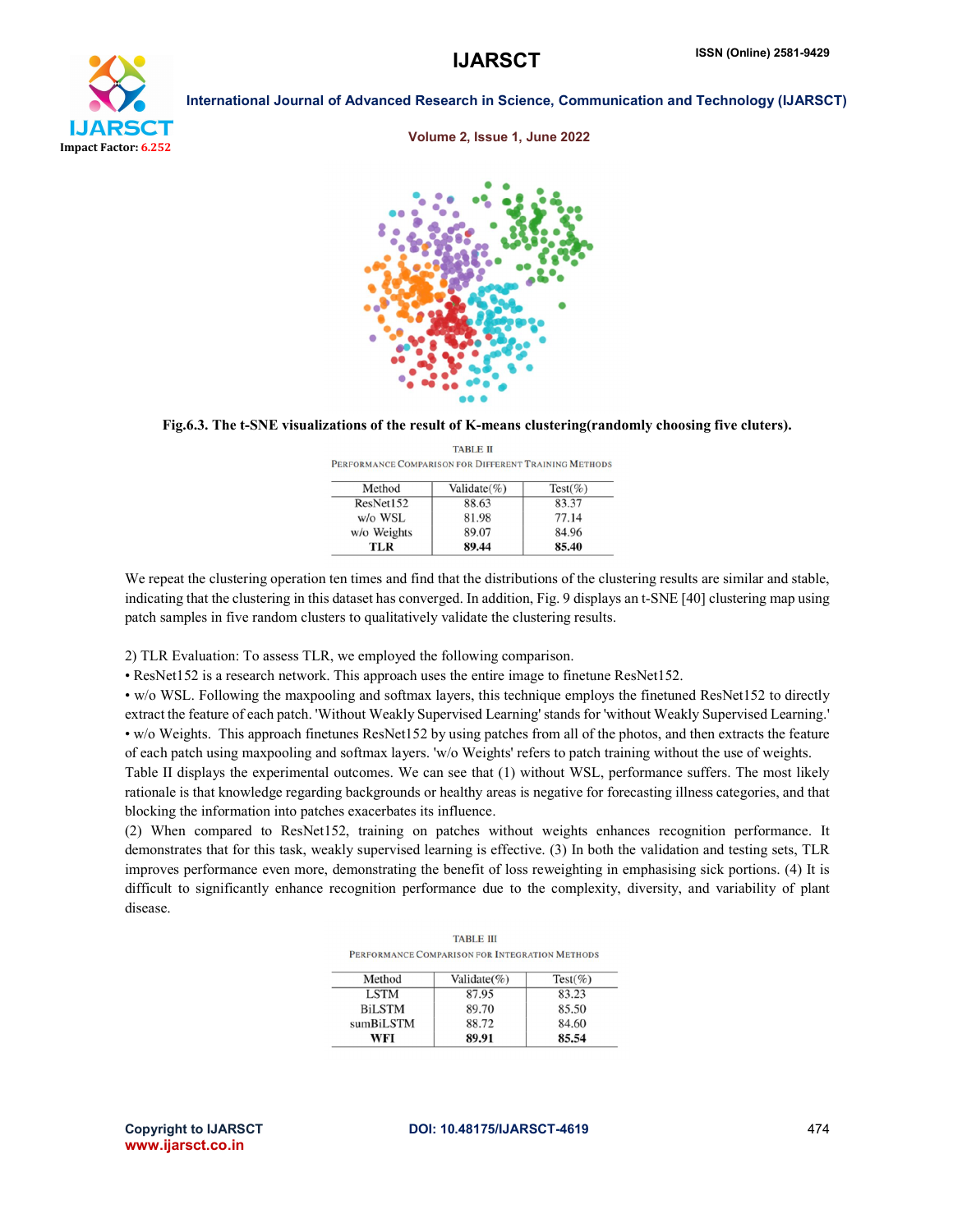

### Volume 2, Issue 1, June 2022

**TABLE IV ABLATION STUDY ON THE PDD271** 

| Method             | Validate $(\% )$ | $Test(\%)$ |
|--------------------|------------------|------------|
| $w$ / $\alpha$ CRR | 89.54            | 84.87      |
| $w$ / $\circ$ TLR  | 89.23            | 84.98      |
| w/o WFI            | 89.44            | 85.40      |
| Full               | 89.91            | 85.54      |

3) WFI evaluation: We looked at how well LSTM and its variations, such as BiLSTM and sumBiLSTM, integrated patch feature sequences without reweighting.

WFI, on the other hand, takes the weighted patch feature sequence as its input. The suggested WFI gets the best recognition performance, as shown in Table III, and benefits greatly from the feature reweighting technique.

4) Ablation Study: We looked at the effects of ablation. CRR, TLR, and WFI are all components of our structure. The following are the different runs we created in the PDD271 datasets.

• w/o CRR. We use the trained baseline in this baseline. patch features from a network and then fusing them BiLSTM is a feature.

• w/o TLR. The reweighted baseline is replaced in this baseline. loss compared to the original loss during the unsupervised period in our framework for training

• w/o WFI. WFI is substituted by the in this baseline. In our framework, we have a layer called maxpooling.

5) State-of-the-Art Comparisons: We compare our method to state-of-the-art deep network topologies and fine-grained recognition models, as presented in Table V, for further verification of the proposed method. The findings reveal that (1) the SeNet154 outperforms other single networks because it can gather useful illness information using spatial-channel attention. (2) Without adding any attention modules, our strategy can boost the Resnet152's performance by 1.28 percent. We also switch the backbone network from Resnet152 to SeNet154, which is an attention model.

| <b>RECOGNITION MODELS ON PIJIJZ / I</b> |             |            |
|-----------------------------------------|-------------|------------|
| Method                                  | Validate(%) | $Test(\%)$ |
| VGG16 [42]                              | 85.51       | 79.80      |
| ResNet50 [43]                           | 87.96       | 82.75      |
| ResNet152 [43]                          | 88.63       | 83.37      |
| <b>WRN</b> [44]                         | 86.15       | 78.95      |
| DenseNet161 [45]                        | 89.79       | 85.43      |
| GoogleNet [46]                          | 86.74       | 81.56      |
| PolyNet [47]                            | 87.42       | 82.54      |
| PNASNet [48]                            | 89.41       | 84.44      |
| SeNet154 [35]                           | 89.95       | 84.63      |
| WS-DAN(ResNet152) [33]                  | 89.36       | 84.25      |
| NTS-NET(ResNet152) [32]                 | 84.10       | 81.30      |
| DCL(ResNet152) [41]                     | 89.86       | 85.00      |
| Our Method(ResNet152)                   | 89.91       | 85.54      |
| Our Method(SeNet154)                    | 90.01       | 85.58      |

**TABLE V COMPARISON WITH THE RESULTS FOR STATE-OF-THE-ART DEEP** NETWORK ARCHITECTURES AND FINE-GRAINED

**TABLE VI** PERFORMANCE COMPARISON FOR DIFFERENT PATCH SIZES 4 x 4 MEANS THE IMAGE IS DIVIDED INTO 4 x 4 PATCHES, AND THE SIZE OF EACH PATCH IS  $56 \times 56$  PIXELS

| Method       | Validate $(\% )$ | $Test(\%)$ |
|--------------|------------------|------------|
| $2 \times 2$ | 89.95            | 85.53      |
| $3 \times 3$ | 89.99            | 85.55      |
| $4 \times 4$ | 90.01            | 85.58      |

The results also demonstrate that integrating our technique with SeNet154 enhances testing performance by 1% (from 84.63 percent to 85.58 percent) and reaches state-of-the-art performance. This phenomena shows that our technique and attention-based methods can work together in a single framework to improve recognition performance even more. (3) In general, our method outperforms state-of-the-art fine-grained methods, such as the attention-based WS-DAN [33] and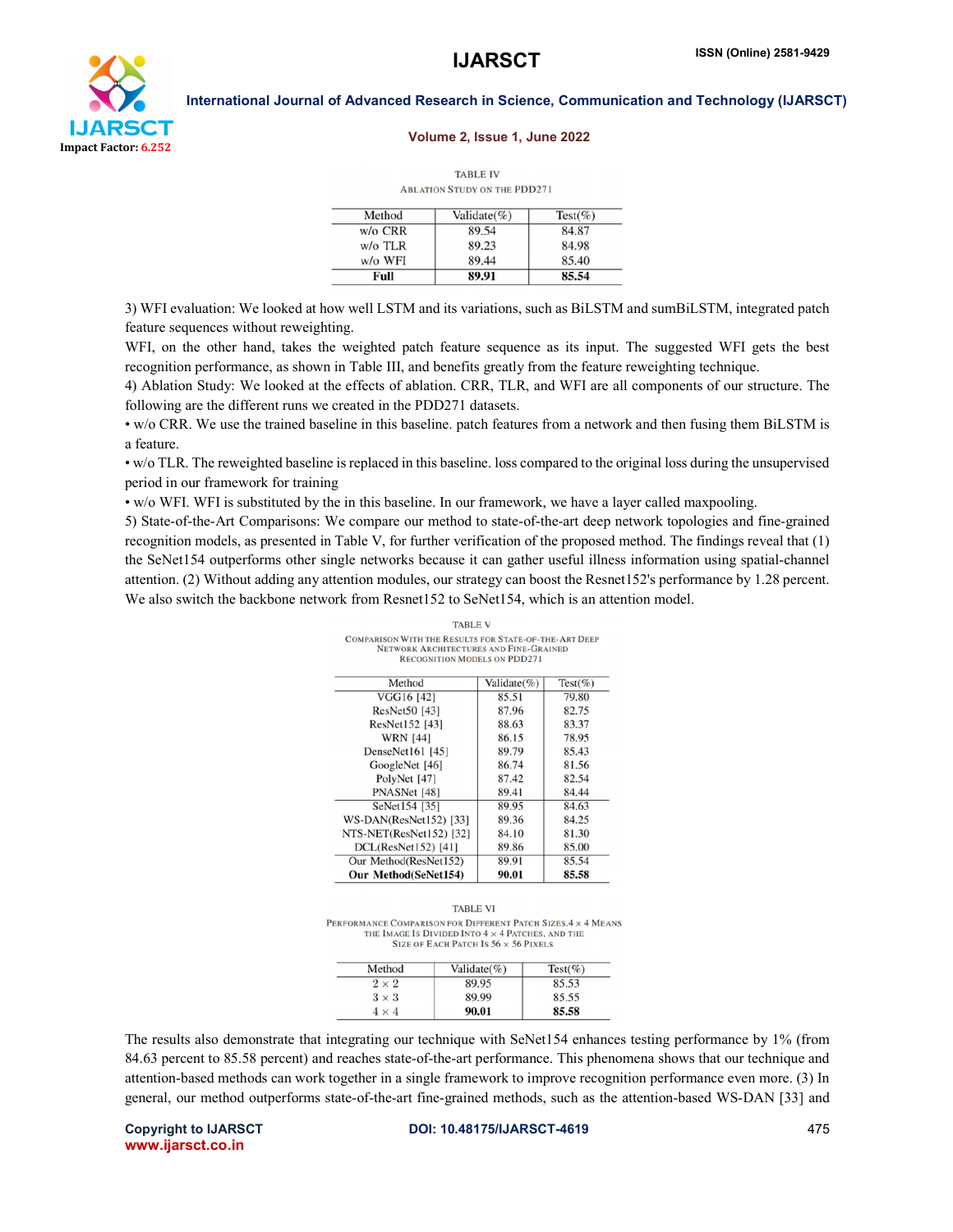

# Volume 2, Issue 1, June 2022

the patch-based NTS-NET [32] and DCL [41]. This event demonstrates that our method is more suitable for plant disease recognition when the properties of the plant disease image are taken into account.

6) The Impact of Different Patch Sizes: Because patch size is a key component in avoiding missing diseases, we are examining the impact of different patch sizes.Each image is divided into two (2), three (3), four (4) patches, correspondingly. We do not check the smaller patch size due to computational complexity and receptive field. Table VI displays the outcome.

7) Patch Order Influence: In Table VII, we analyse the different patch feature sequence orders to see how they affect the patch feature sequence. We notice that the results for the various fixed orders are nearly identical. The order in which the patches are applied has no bearing on the final prediction.



**TABLE VII** IMPACT OF ORDERS. THE 'T', 'B', 'L', AND 'R' DENOTE THE TOP,<br>BOTTOM, LEFT AND RIGHT, RESPECTIVELY. THE 'T2B, L2R' MEANS THE PATCHES FROM EACH IMAGE ARE ORDERED FROM TOP TO BOTTOM AND LEFT TO RIGHT. THE 'RD' DENOTES THE RANDOM ORDER. THE 'FIXED' DENOTES THAT THE ORDER OF THE PATCH LIST FOR EACH IMAGE IS FIXED, AND THE 'UNFIXED' DENOTES THAT THE ORDER OF THE PATCH LIST FOR EACH IMAGE IS UNFIXED

| Method        | Validate $(\%)$ | $Test(\%)$ |
|---------------|-----------------|------------|
| t2b,12r,fixed | 90.01           | 85.58      |
| 12r,t2b,fixed | 90.01           | 85.48      |
| t2b.r2l.fixed | 90.01           | 85.62      |
| r2l.t2b.fixed | 90.01           | 85.66      |
| rd.fixed      | 90.02           | 85.62      |
| rd,unfixed    | 90.10           | 85.70      |

The data's most startling feature is that the random unfixed order performs far better than the others. One probable explanation is that the plant is infected regardless of where the lesions emerge. Another rationale is that the unpredictability of the sequence is likely to boost the power of networks.

8) Visualization: We use a gradient-weighted class activation heatmap to depict distinct emphasised regions in different ways [49]. The visualisation results of various common deep architectures, such as VGG16 and ResNet152. The suggested cluster-based region reweighting strategy's reweighted maps, where we only visualise the patch x's weight when wx 0.75.

We discovered that the suggested reweighted maps can cover more discriminative regions than feature maps from standard deep networks. VGG16 and ResNet152 are likely to focus on disease-relevant regions while overlooking some essential information. Our method can pay attention to numerous dispersed regions, which is more ideal for detecting plant diseases. The PDD271 visualisation findings further prove the efficacy of the proposed cluster-based reweighting technique.

# 6.3 Use the PlantVillage Dataset to test your hypothesis.

In addition to the PDD271, we test our technique on another publicly accessible benchmark dataset, the PlantVillage dataset, to ensure that it is effective.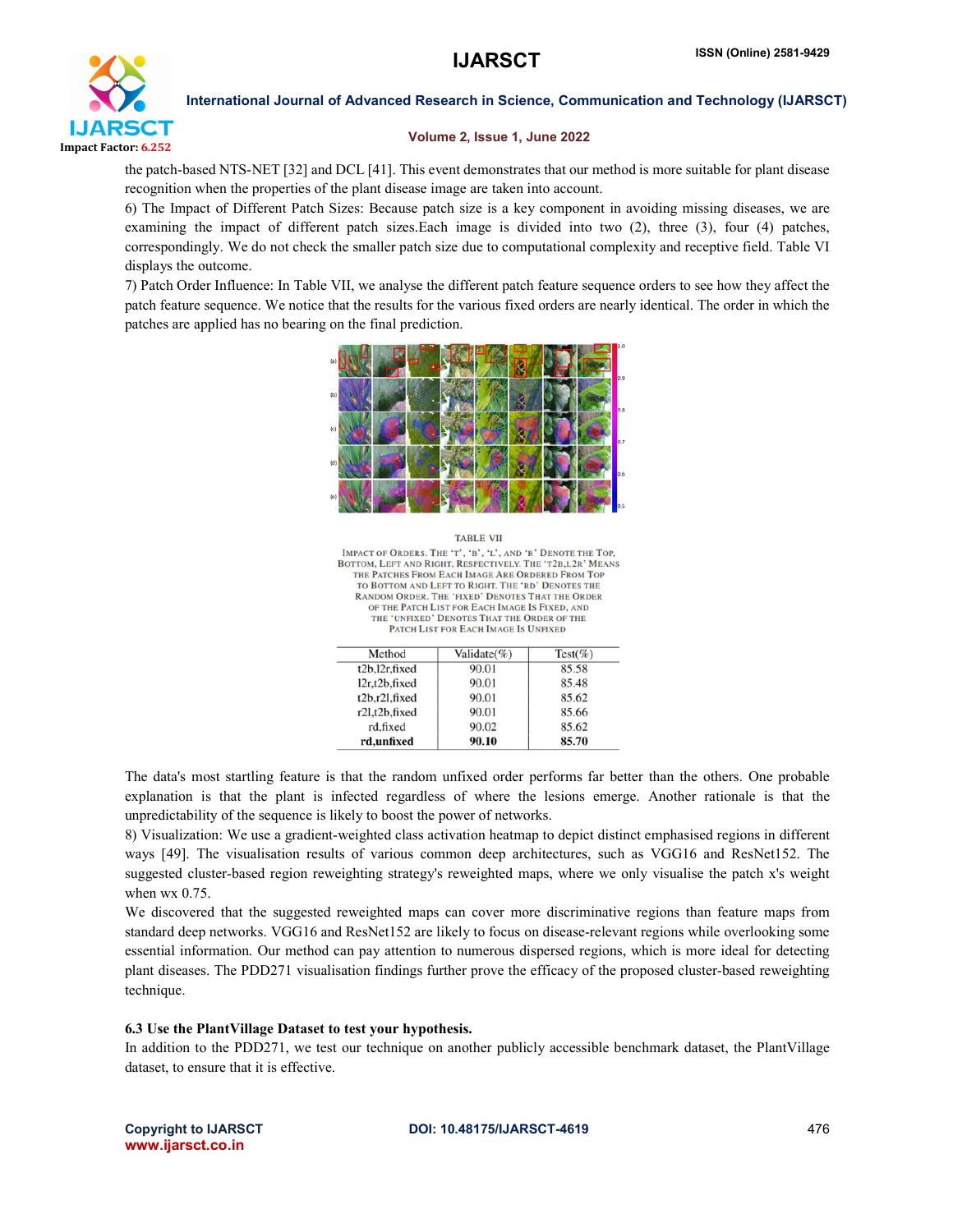

Volume 2, Issue 1, June 2022



**TARLE VIII** PERFORMANCE COMPARISON OF METHODS ON PLANTVILLAGE

| Method                | Test(%) |
|-----------------------|---------|
| AlexNet [5]           | 99.24   |
| DenseNet169 [45]      | 98.89   |
| GoogleNet [46]        | 99.76   |
| ResNet34 [43]         | 99.67   |
| ResNet152 [43]        | 99.69   |
| VGG13 [42]            | 99.49   |
| Squeezenet [50]       | 99.20   |
| Our Method(ResNet152) | 99.78   |

There are 38 plant disease categories in the PlantVillage dataset, with a total of 54,309 photos. It is divided according to the setup in [12], with 80% of the dataset utilised for training and 20% for validation. Because all of the photographs are captured on the table, all of the approaches work well, as shown in Table VIII.

### VII. CONCLUSION

Plant disease identification is a fascinating and useful topic. However, due to a lack of systematic inquiry and a largescale dataset, this subject has not been properly investigated. The most difficult part of creating such a dataset is establishing a reasonable structure from both an agricultural and an image processing standpoint.

We investigate the topic of plant disease recognition in the community of image processing in this study. We created the first large-scale plant disease dataset with 271 plant disease categories and 220,592 photos with the support of agriculture specialists. We also provide a plant disease-oriented framework for recognising plant diseases based on their distinguishing traits. We devise an approach for computing patch weights based on the patch feature cluster distribution, and then use learnt weights to reweight both patch features and the loss to steer model optimization. The proposed method's efficiency is demonstrated by qualitative and quantitative evaluations on the PDD271 and PlantVillage datasets. In this project, we'll look at the many segmentation and classification strategies and algorithms that have been proposed to improve segmentation quality. However, the results show that, in comparison to the suggested graph cut model, segmentation approaches do not work well in large datasets and are difficult to implement. We have proposed a method for segmenting a leaf in a natural scene based on the optimization of a polygonal leaf model utilised as a shape prior for a precise of grab cut segmentation. It also provides a set of global geometric descriptors that, when combined with local curvature-based characteristics recovered from the final contour, can be used to categorise tree species.

### **REFERENCES**

- [1]. Z. Li et al., "Non-invasive plant disease diagnostics enabled by smartphone-based fingerprinting of leaf volatiles," Nature Plants, vol. 5, no. 8, pp. 856–866, Aug. 2019.
- [2]. G. Litjens et al., "A survey on deep learning in medical image analysis," Med. Image Anal., vol. 42, pp. 60–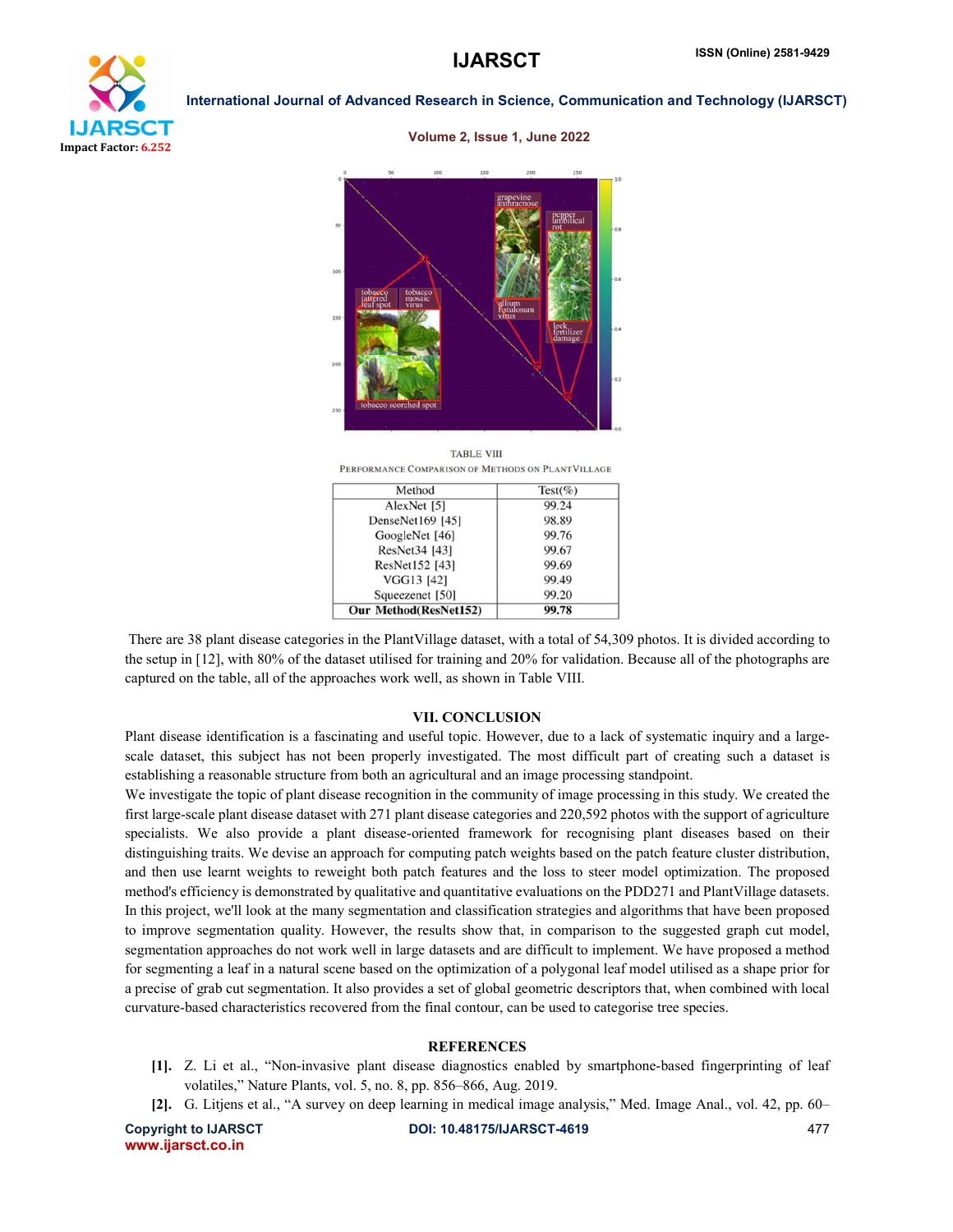

### Volume 2, Issue 1, June 2022

88, Dec. 2017.

- [3]. W. Min, S. Jiang, L. Liu, Y. Rui, and R. Jain, "A survey on food computing," ACM Comput. Surv., vol. 52, no. 5, pp. 92:1–92:36, 2019.
- [4]. E. Moen, D. Bannon, T. Kudo, W. Graf, M. Covert, and D. Van Valen, "Deep learning for cellular image analysis," Nature Methods, vol. 16, no. 12, pp. 1233–1246, 2019.
- [5]. A. Krizhevsky, I. Sutskever, and G. E. Hinton, "ImageNet classification with deep convolutional neural networks," in Proc. Neural Inf. Process. Syst., 2012, pp. 1106–1114.
- [6]. A. Bauer et al., "Combining computer vision and deep learning to enable ultra-scale aerial phenotyping and precision agriculture: A case study of lettuce production," Horticulture Res., vol. 6, no. 1, pp. 1–12, Dec. 2019.
- [7]. S. Sladojevic, M. Arsenovic, A. Anderla, D. Culibrk, and D. Stefanovic, "Deep neural networks based recognition of plant diseases by leaf image classification," Comput. Intell. Neurosci., vol. 2016, pp. 1–11, May 2016.
- [8]. J. Wang, L. Chen, J. Zhang, Y. Yuan, M. Li, and W. Zeng, "CNN transfer learning for automatic image-based classification of crop disease," in Image and Graphics Technologies and Applications. Beijing, China: Springer, 2018, pp. 319–329.
- [9]. K. P. Ferentinos, "Deep learning models for plant disease detection and diagnosis," Comput. Electron. Agricult., vol. 145, pp. 311–318, Feb. 2018.
- [10]. G. Wang, Y. Sun, and J. Wang, "Automatic image-based plant disease severity estimation using deep learning," Comput. Intell. Neurosci., vol. 2017, pp. 1–8, Jul. 2017.
- [11]. M. RuBwurm and M. Korner, "Temporal vegetation modelling using long short-term memory networks for crop identification from mediumresolution multi-spectral satellite images," in Proc. IEEE Conf. Comput. Vis. Pattern Recognit. Workshops (CVPRW), Jul. 2017, pp. 11–19.
- [12]. M. Brahimi, M. Arsenovic, S. Laraba, S. Sladojevic, K. Boukhalfa, and A. Moussaoui, "Deep learning for plant diseases: Detection and saliency map visualisation," in Human and Machine Learning. Cham, Switzerland: Springer, 2018, pp. 93–117.
- [13]. W. Ge, X. Lin, and Y. Yu, "Weakly supervised complementary parts models for fine-grained image classification from the bottom up," in Proc. IEEE/CVF Conf. Comput. Vis. Pattern Recognit. (CVPR), Jun. 2019, pp. 3034–3043.
- [14]. A. J. Wakeham, G. Keane, and R. Kennedy, "Field evaluation of a competitive lateral-flow assay for detection of alternaria brassicae in vegetable Brassica crops," Plant Disease, vol. 100, no. 9, pp. 1831–1839, Sep. 2016.
- [15]. A. K. Lees, L. Sullivan, J. S. Lynott, and D. W. Cullen, "Development of a quantitative real-time PCR assay for phytophthora infestans and its applicability to leaf, tuber and soil samples," Plant Pathol., vol. 61, no. 5, pp. 867–876, Oct. 2012.
- [16]. C. H. Bock, G. H. Poole, P. E. Parker, and T. R. Gottwald, "Plant disease severity estimated visually, by digital photography and image analysis, and by hyperspectral imaging," Crit. Rev. Plant Sci., vol. 29, no. 2, pp. 59– 107, Mar. 2010.
- [17]. F. Ahmad and A. Airuddin, "Leaf lesion detection method using artificial bee colony algorithm," in Advances in Computer Science and its Applications, vol. 279. Beijing, China: Springer, 2014, pp. 989–995.
- [18]. S. Prasad, P. Kumar, and A. Jain, "Detection of disease using blockbased unsupervised natural plant leaf color image segmentation," in Swarm, Evolutionary, and Memetic Computing. Beijing, China: Springer, 2011, pp. 399–406.
- [19]. A. Ramcharan, K. Baranowski, P. Mcclowsky, B. Ahmed, and D. P. Hughes, "Using transfer learning for image-based cassava disease detection," Frontiers Plant Sci., vol. 8, p. 1852, Oct. 2017.
- [20]. E. Mwebaze, T. Gebru, A. Frome, S. Nsumba, and J. Tusubira, "iCassava 2019 fine-grained visual categorization challenge," 2019, arXiv:1908.02900. [Online]. Available: https://arxiv.org/abs/1908.02900.
- [21]. D. P. Hughes and M. Salathé, "An open access repository of images on plant health to enable the development of mobile disease diagnostics through machine learning and crowdsourcing," 2015, arXiv:1511.08060. [Online].
- [22]. H. Yu and C. Son, "Apple leaf disease identification through region-of-interest-aware deep convolutional